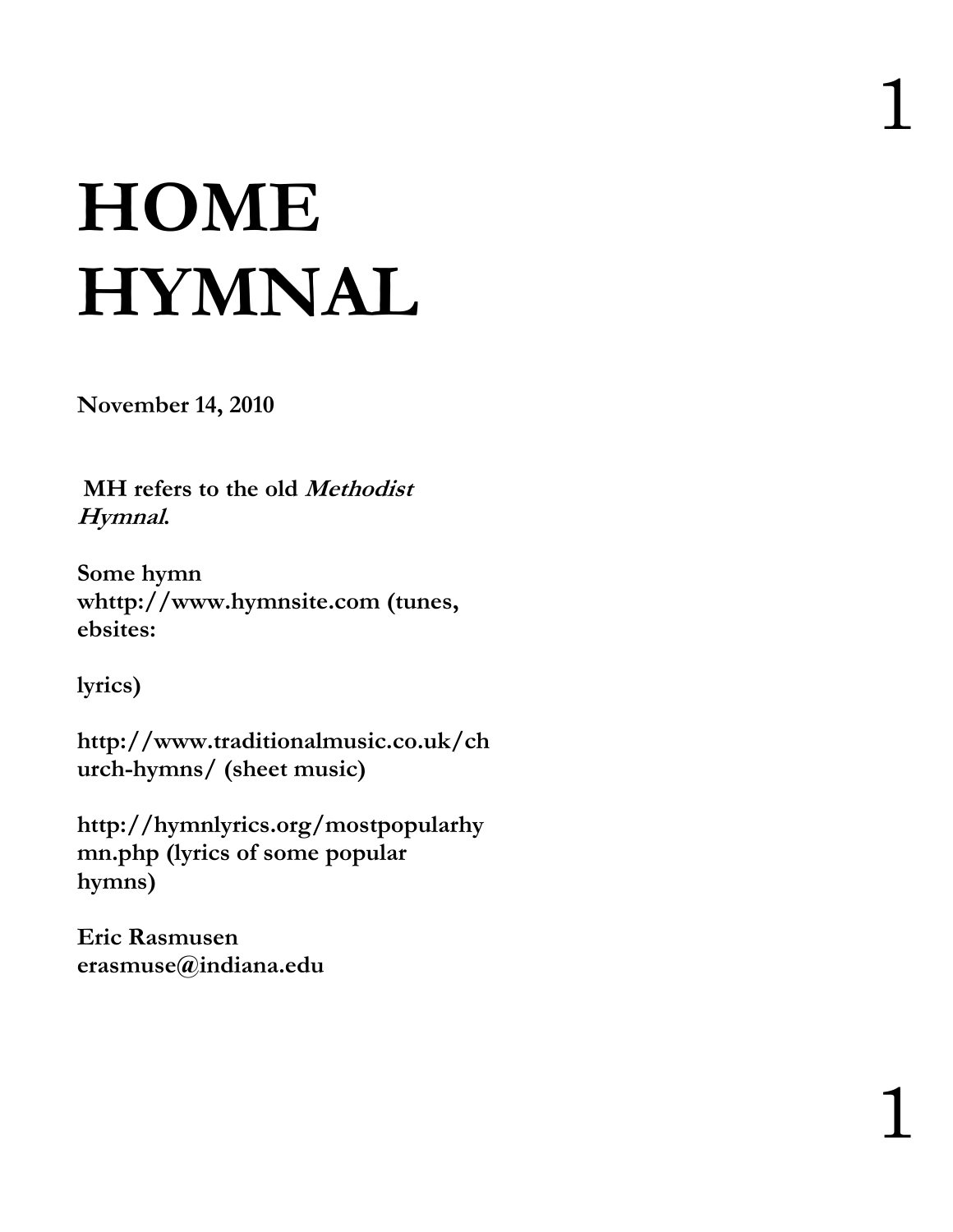## **God Is So Good (MH: absent)**

God is so good God is so good God is so good, He's so good to me

He cares for me…

He's all I need…

God is so good...

## **Trust and Obey (MH: absent)**

When we walk with the Lord In the Light of His Word What a glory He sheds on our way While we do His good will, He abides with us still, And with all who will trust and obey.

Trust and obey, For there's no other way To be happy in Jesus But to trust and obey

### **Jesus Loves Me (MH: absent)**

Jesus loves me, this I know For the Bible tells me so Little ones to Him belong They are weak but He is strong

Yes, Jesus loves me Yes, Jesus loves me Yes, Jesus loves me The Bible tells me so

Jesus loves me when I'm good When I do the things I should Jesus loves me when I'm bad Though it makes Him very sad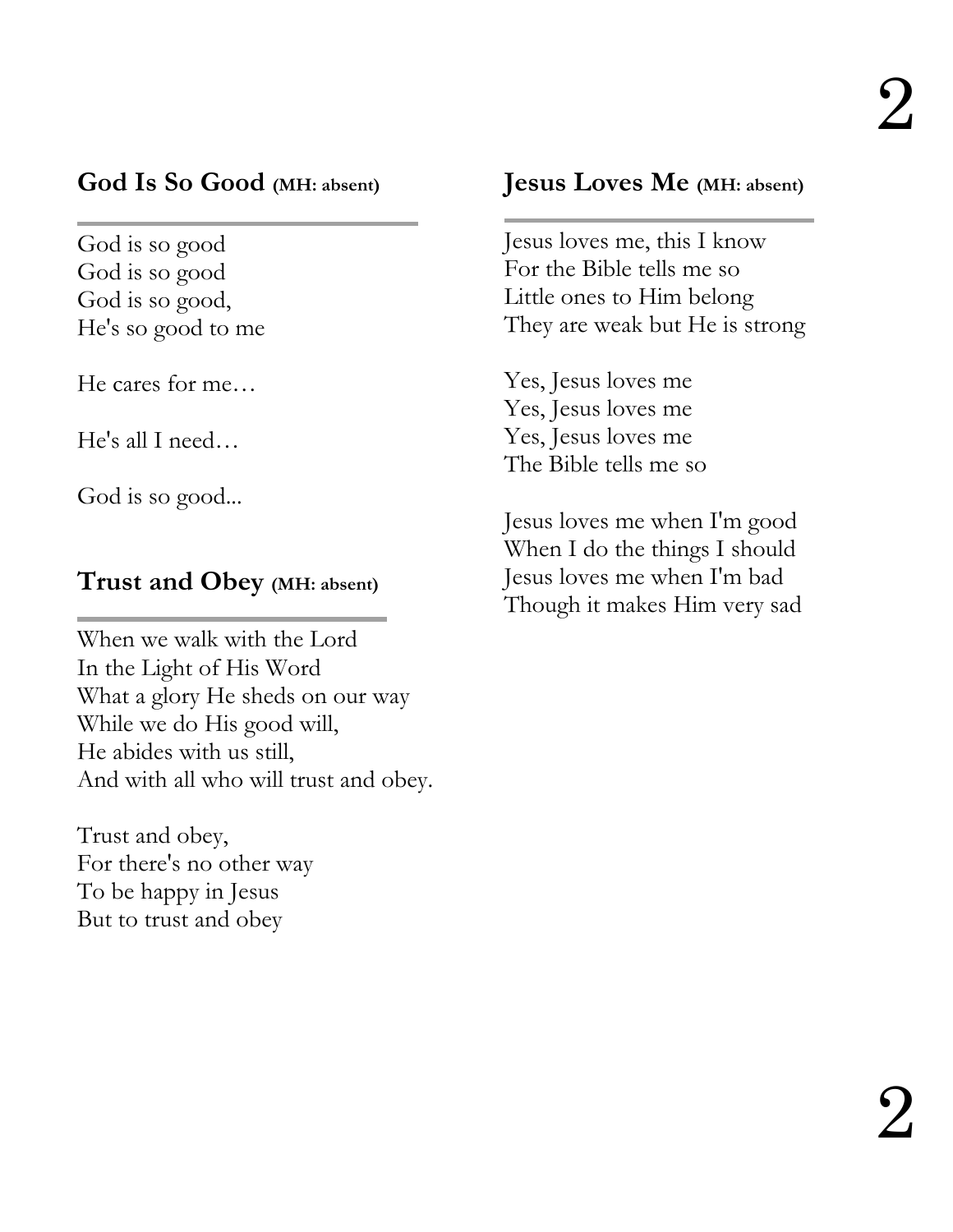# **Amazing Grace (MH: 209)**

Amazing grace! How sweet the sound That saved a wretch like me! I once was lost, but now am found; Was blind, but now I see.

'Twas grace that taught my heart to fear, And grace my fears relieved; How precious did that grace appear The hour I first believed!

Through many dangers, toils and snares, I have already come; 'Tis grace hath brought me safe thus far, And grace will lead me home.

When we've been there ten thousand years,

Bright shining as the sun, We've no less days to sing God's praise Than when we'd first begun.

#### **All Things Bright and Beautiful (MH: 447)**

Each little flower that opens, Each little bird that sings, He made their glowing colors, He made their tiny wings.

#### *Refrain:*

All things bright and beautiful, All creatures great and small, All things wise and wonderful: The Lord God made them all.

The rich man in his castle, The poor man at his gate, He made them, high or lowly, And ordered their estate. *Repeat the refrain* The cold wind in the winter, The pleasant summer sun, The ripe fruits in the garden, He made them every one. *Repeat the refrain* He gave us eyes to see them, And lips that we might tell How great is God Almighty, Who has made all things well. *Repeat the refrain*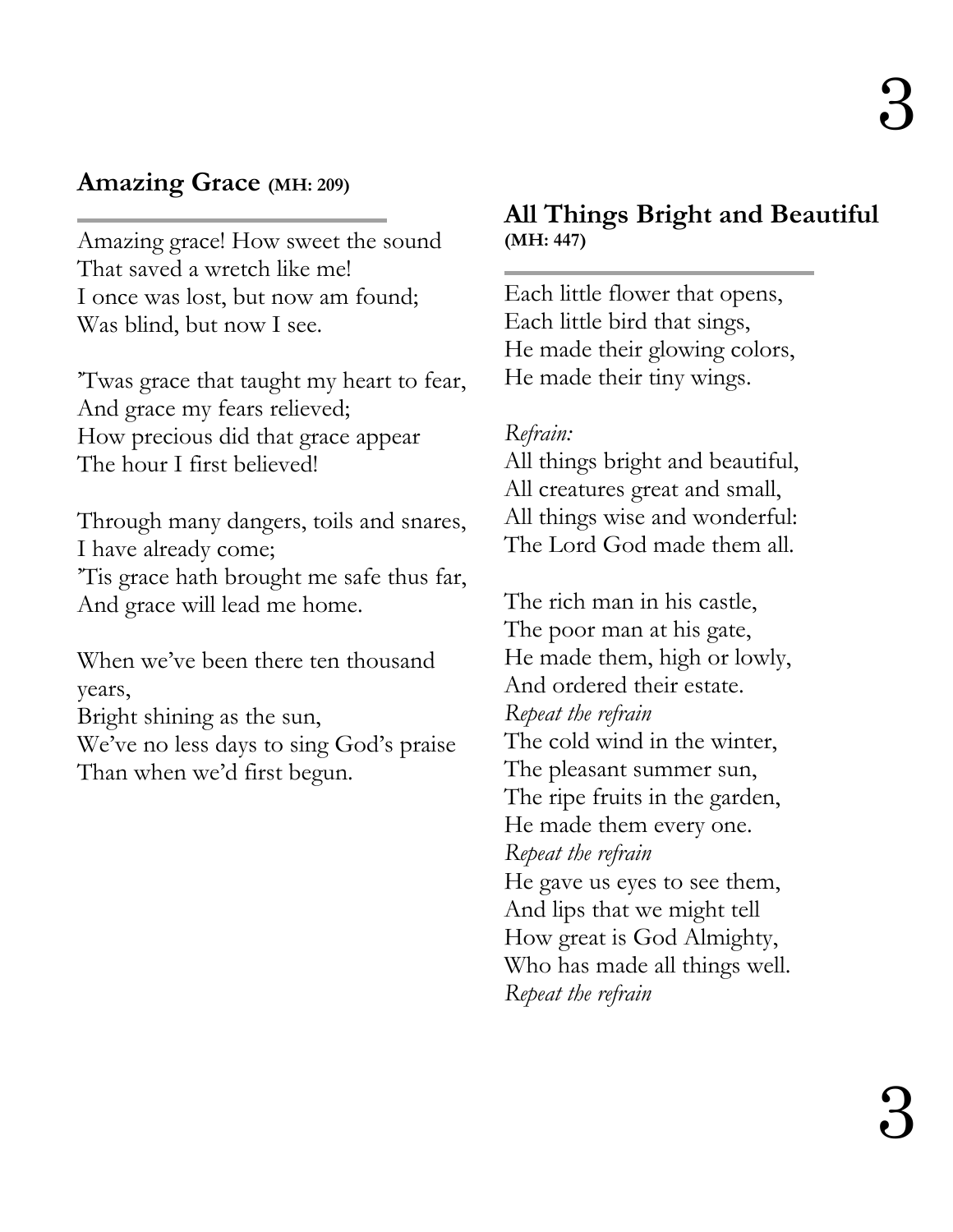4

## **Rock of Ages (MH:xxx)**

1. Rock of Ages, cleft for me, let me hide myself in thee; let the water and the blood, from thy wounded side which flowed, be of sin the double cure; save from wrath and make me pure.

2. Not the labors of my hands can fulfill thy law's commands; could my zeal no respite know, could my tears forever flow, all for sin could not atone; thou must save, and thou alone.

3. Nothing in my hand I bring, simply to the cross I cling; naked, come to thee for dress; helpless, look to thee for grace; foul, I to the fountain fly; wash me, Savior, or I die.

#### **Crown Him with Many Crowns (MH: xxx)**

 1. Crown him with many crowns, The Lamb upon his throne, Hark! how the heavenly anthem drowns All music but its own. Awake, my soul, and sing Of him who died for thee, And hail him as thy matchless king Through all eternity.

2. Crown him the Lord of life, who triumphed o'er the grave, and rose victorious in the strife for those he came to save. His glories now we sing, who died, and rose on high, who died, eternal life to bring, and lives that death may die.

3. Crown him the Lord of peace, whose power a scepter sways from pole to pole, that wars may cease, and all be prayer and praise. His reign shall know no end, and round his pierced feet fair flowers of paradise extend their fragrance ever sweet.